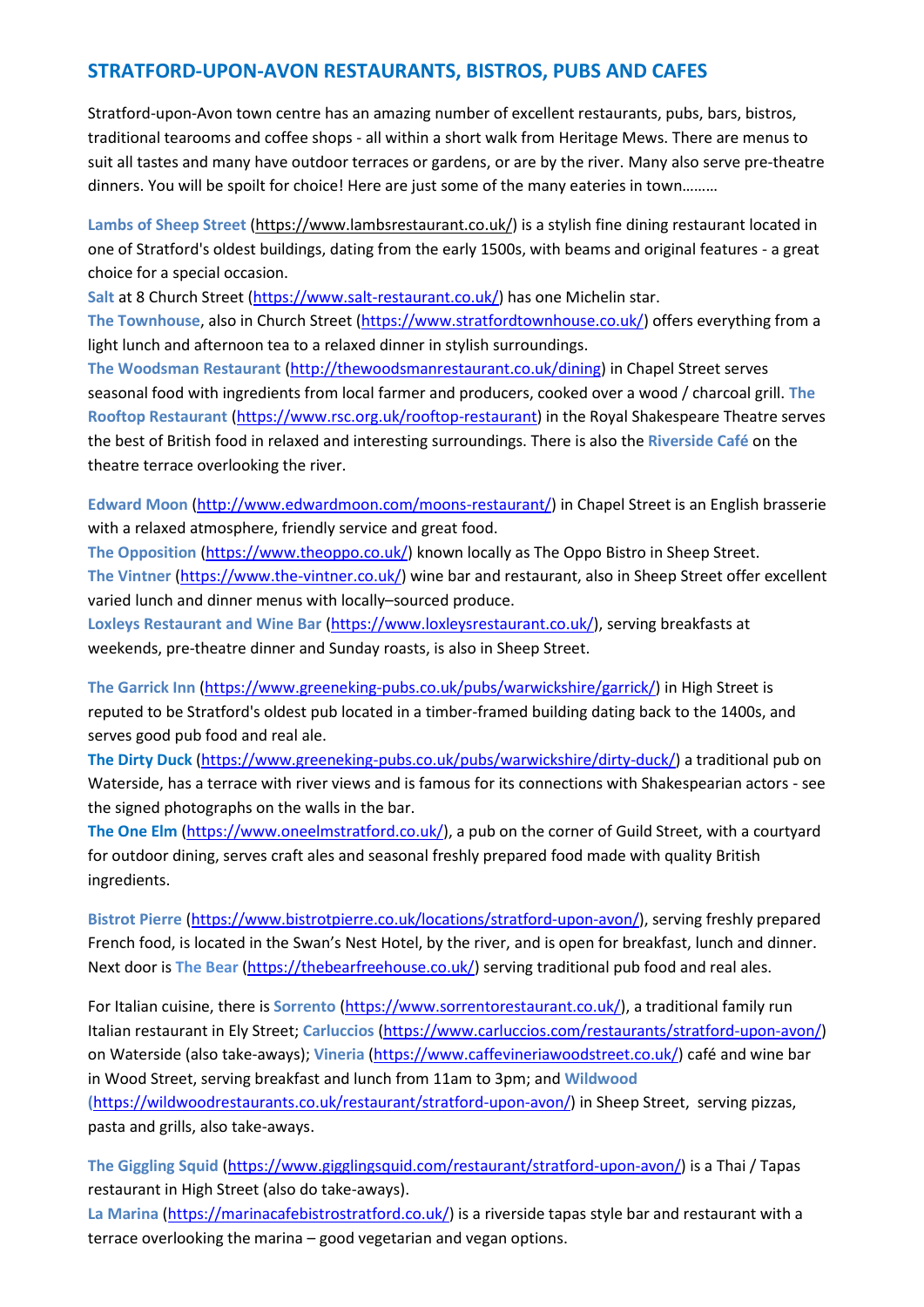**El Greco** [\(https://www.el-greco.co.uk/\)](https://www.el-greco.co.uk/) in Rother Street is a family run Greek restaurant serving lunch and dinner (also a gluten-free menu)

For traditional fish and chips, try **The Kingfisher** in Ely Street.

[\(https://www.facebook.com/pages/Kingfisher%20Fishbar/152081361479183/about/?ref=page\\_internal\)](https://www.facebook.com/pages/Kingfisher%20Fishbar/152081361479183/about/?ref=page_internal) Eat in, take-away and Deliveroo delivery.

**The Fourteas** [\(https://www.thefourteas.co.uk/\)](https://www.thefourteas.co.uk/) in Sheep Street is a 1940s themed tearoom serving good quality home-cooked food with locally-sourced ingredients - try their famous Ivor Novello Afternoon Tea. For those who enjoy music, **The Music Café** (https://themusiccafestratforduponavon.com/) in Windsor Court, Greenhill Street, serves beautiful homemade food, with live performances ranging from jazz, classical to folk. **Bensons Restaurant and Tearoom** [\(https://www.bensonsrestaurant.co.uk/\)](https://www.bensonsrestaurant.co.uk/) in Henley Street, opposite Shakespeare's Birthplace, is an independent daytime eatery serving breakfast, lunch and afternoon tea, with a good gluten-free menu. **Box Brownie Coffee** [\(https://www.boxbrowniecoffee.com/\)](https://www.boxbrowniecoffee.com/) – great coffee - is also in Henley Street and nearby is **Plantarium Café** [\(https://plantariumcafe.co.uk/\)](https://plantariumcafe.co.uk/) in the Minories, off Henley Street serves vegan food/cakes. **No.37 Café**

[\(https://www.instagram.com/no37cafe\\_/\)](https://www.instagram.com/no37cafe_/) in Sheep Street offers vegetarian, vegan and gluten-free options. **Honey Blue** coffee shop is tucked away in Shrieves Walk.

**Miller and Carter Steakhouse** [\(https://www.millerandcarter.co.uk/restaurants/east-and-west](https://www.millerandcarter.co.uk/restaurants/east-and-west-midlands/millerandcarterstratforduponavon)[midlands/millerandcarterstratforduponavon\)](https://www.millerandcarter.co.uk/restaurants/east-and-west-midlands/millerandcarterstratforduponavon) in Bell Court, off High Street – also take-aways.

**The Bull** [\(https://www.thebullatstratford.co.uk/\)](https://www.thebullatstratford.co.uk/) pub in Bull Street, Old Town, is a few minutes' walk from Heritage Mews.

**Other pubs in town** include The Old Thatch Tavern and The Stratford Ale House in Greenhill Street, The Windmill in Church Street, The Encore in Bridge Street, The Keys in Ely Street, The Coach House in Rother Street, The One Elm in Guild Street, The Shakespeare Inn in Chapel Street, Cox's Yard at Bridgefoot (with riverside terrace)

# **NEARBY COUNTRY PUBS & RESTAURANTS**

There are some excellent country pubs and restaurants in Warwickshire and nearby Cotswold villages. South of Stratford-upon-Avon:

**The Fuzzy Duck,** in Armscote. Boutique contemporary gastropub. AA rosette award for culinary excellence. Excellent Sunday lunch. Just off the A3400 south of Stratford near Ilmington. [https://fuzzyduckarmscote.com](https://fuzzyduckarmscote.com/)

The Chequers Inn, Ettington, on the A422. 18<sup>th</sup> century pub and restaurant. <https://www.the-chequers-ettington.co.uk/>

The Peacock, Oxhill. A 15<sup>th</sup> century pub between Stratford and Banbury off the A422. <https://www.peacockoxhill.com/>

The Bell Inn, Welford-on-Avon: 17<sup>th</sup> century inn. Awarded Warwickshire Dining Pub of the Year Winner for 2021 by The Good Pub Guide.<https://thebellwelford.co.uk/>

**The Four Alls,** Welford-on-Avon: <https://www.thefourallswelfordonavon.co.uk/>

**The White Hart Inn**, Newbold-on-Stour on the A3400 south of Stratford. <https://www.whitehartnewbold.co.uk/index>